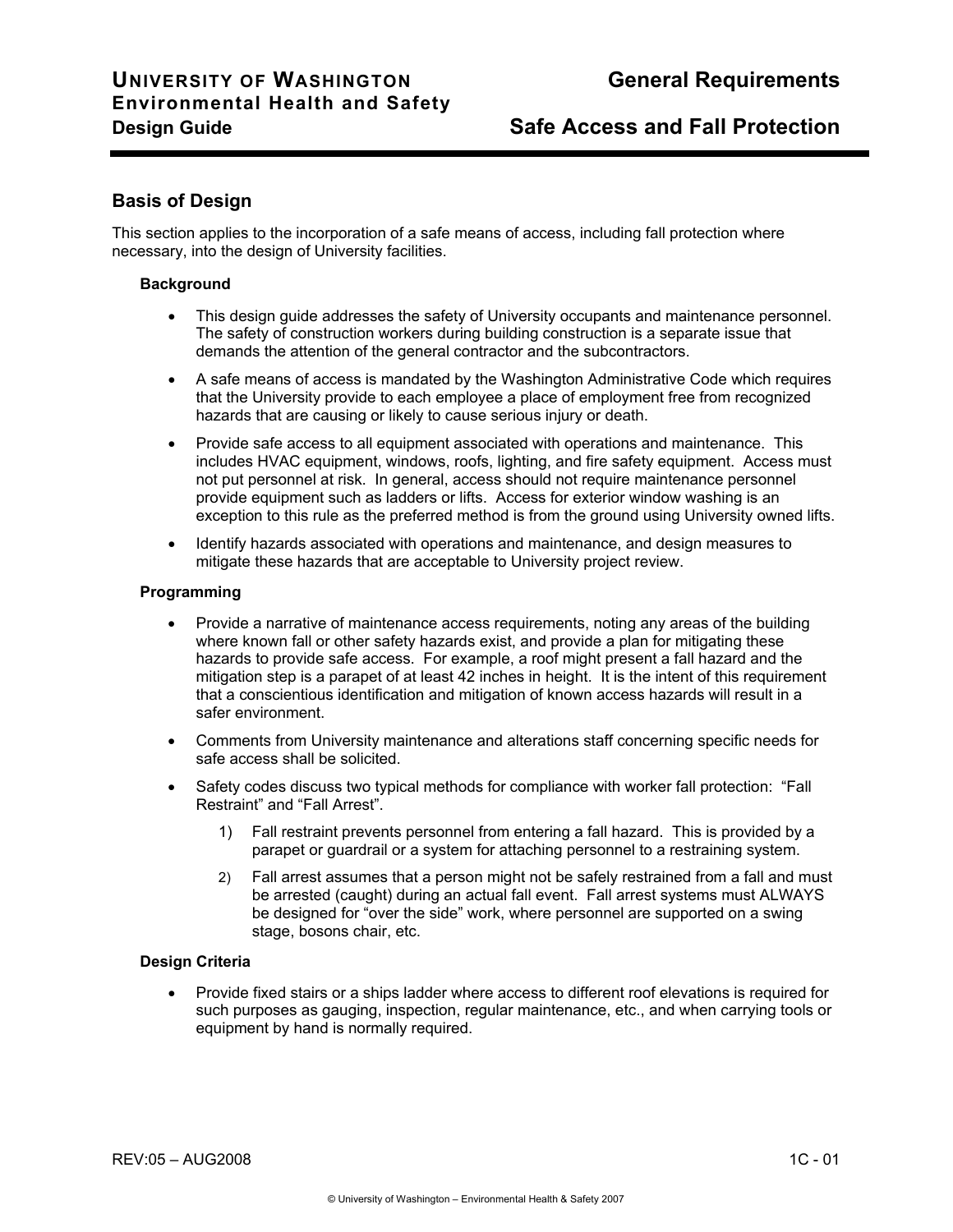- In multi-story buildings provide at least one stair access to the main (flat) roof level, and terminate in an enclosed space such as a penthouse. The slope of this stair shall be uniform all the way to the roof. The top landing shall have enough space for a worker to set down tools and supplies while opening the door or hatch to the roof. Place entrance to the roof in a safe location where personal fall protection equipment is not required.
- Fixed ladders are limited to locations where workers are not required to carry objects while climbing; tools carried inside a tool belt leaving both hands free to climb is acceptable. Ladders shall comply with WAC Chapter 296-155, Part J, Stairways and Ladders. Aluminum ladders are unacceptable unless approved during University project review.
- Wherever there is danger of falling through a skylight opening, and the skylight itself is not capable of sustaining the weight of a two hundred pound person with a safety factor of four, the skylight opening must be guarded by a standard skylight screen or a fixed standard railing on all exposed sides. See Roofing Section of Facilities Services Design Guide for further information.
- Provide sufficient working space around all equipment to allow safe operation and maintenance of the equipment.
- Provide adequate headroom for servicing equipment. The minimum headroom of working spaces about service equipment, switchboards, panel boards or motor control centers, shall be 6 feet 3 inches.
- The minimum width of exitways or routine access path shall not be less than 28 inches.
- Provide a minimum of one entrance, at least 24" wide x 6' 6" high for access to the working space around electric equipment. For equipment 600 volts or less, where live parts are normally exposed, the working space in front of such equipment shall not be less than 3 feet deep or less than 30 inches wide in front of the electric equipment.
- A standard guardrail system shall consist of top rail, intermediate rail, and posts, and shall have a vertical height of 42 inches from upper surface of top rail to floor. The intermediate rail shall be approximately halfway between the top rail and the floor.
- A parapet shall be at least 42 inches from the top to the roof surface if it is being designed for use as fall restraint.
- All anchors, including those designed as part of a fall restraint system, must be designed to fall arrest requirements to avoid confusion and the potential for a fall restraint anchor to be used for fall arrest.
- The design, fabrication and installation of every fall arrest system, including all anchors and lifelines, are the responsibility of the design consultant and must comply with codes and standards. Fall arrest anchors and their attachment to the building shall be of materials that will not rot, corrode or deteriorate in any way. Locations of the anchors must be approved by University project review prior to completion of building design.

# **Design Evaluation**

- Programming Phase: Program statement addressing safe access and fall protection issues.
- Design Development Phase: Narrative for mitigating safe access issues. Outline specifications support mitigation plan
- Construction Document Phase: Detailed narrative for mitigating safe access issues. Final specifications support mitigation plan.